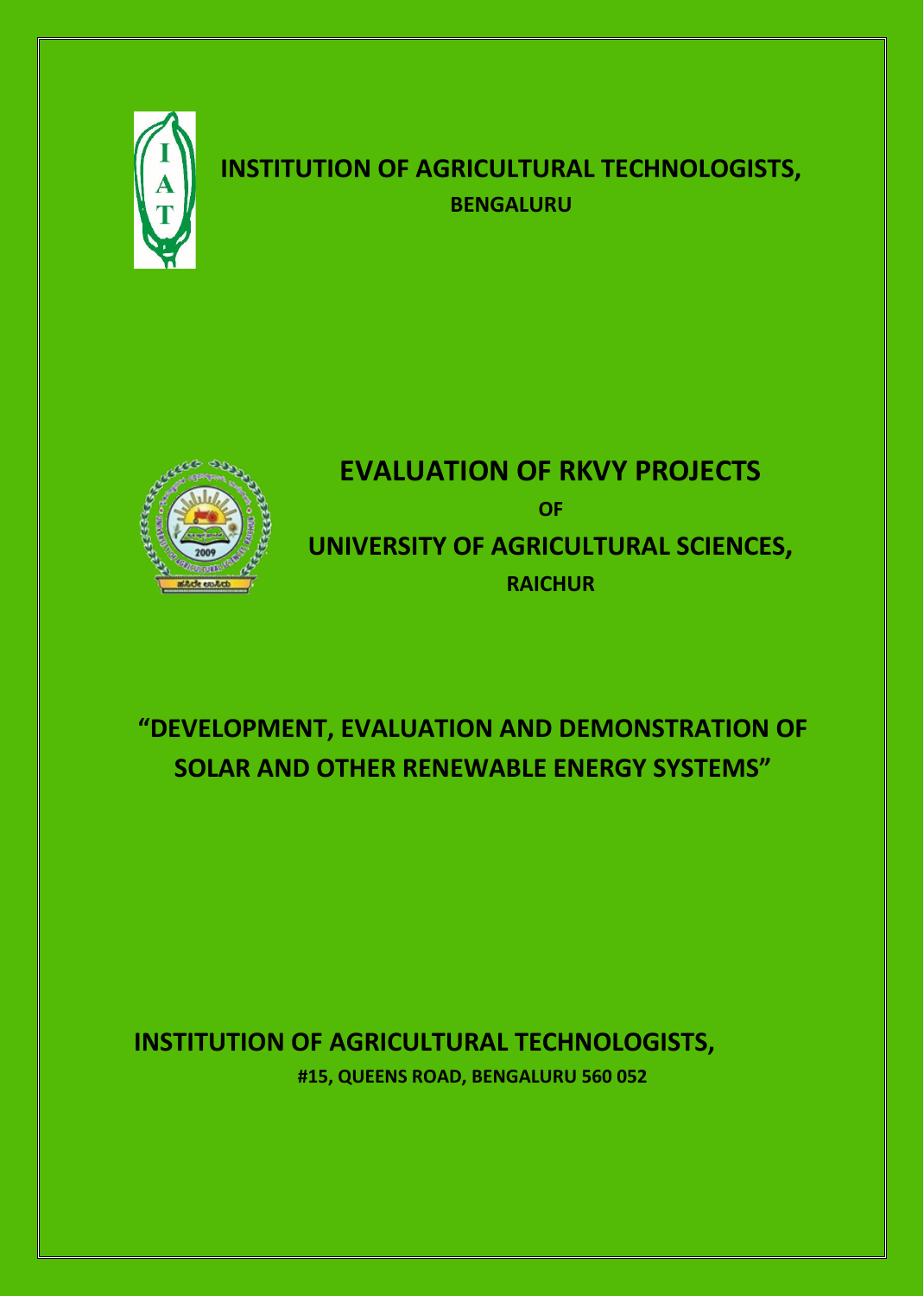### **DEVELOPMENT, EVALUATION AND DEMONSTRATION OF SOLAR AND OTHER RENEWABLE ENERGY SYSTEMS**

#### **EXECUTIVE SUMMARY**

Energy is the lifeblood of technological and economic development. Energy is a vital component of any society playing a pivotal role in the national development. Although estimates vary, the world's proved, economically recoverable fossil fuel reserves include almost 1 trillion metric tons of coal, more than 1 trillion barrels of petroleum, and over 150 trillion cubic meters of natural gas. In addition to fossil fuels, mineral resources important to energy generation include over 3 million metric tons of uranium reserves. Global energy consumption draws from six primary sources: 44% petroleum, 26% natural gas, 25% coal, 2.5% hydroelectric power, 2.4% nuclear power, and 0.2% non-hydro renewable energy (Jeffrey Chow et al, 2003). A considerable amount of primary energy is converted to electricity either in the course of initial harvesting (as for hydroelectric, wind, and geothermal) or by combustion (as for fossil, biomass, and waste fuels).

Oil will remain the single largest fuel in the global primary energy mix, even though its share will fall marginally from 36% in 2002 to 35% in 2030 (Solangi et al, 2011). For the past 150 years or so, humans have relied heavily on coal, oil, and other fossil fuels to power everything from light bulbs to cars to factories. While a majority of the world's current electricity supply is generated from fossil fuels such as coal, oil and natural gas, these traditional energy sources face a number of challenges including rising prices, security concerns over dependence on imports from a limited number of countries which have significant fossil fuel supplies, and growing environmental concerns over the climate change risks associated with power generation using fossil fuels.

As a result of these and other challenges facing traditional energy sources, governments, businesses and consumers are increasingly supporting the development of alternative energy sources and new technologies for electricity generation. Renewable energy sources such as solar, biomass, geothermal, hydroelectric and wind power generation have emerged as potential alternatives which address some of these concerns. As opposed to fossil fuels, which draw on finite resources that may eventually become too expensive to retrieve, renewable energy sources are generally unlimited in availability.

Renewable energy is sustainable as it originates from sources that are inexhaustible (unlike fossil fuels). Sources of renewable energy include wind, solar, biomass, geothermal and hydro, all of which occur naturally. Renewable energy, generally speaking, is clean energy and non-polluting. Many forms do not emit any greenhouse gases or toxic waste in the process of producing electricity. It is a sustainable energy source that is reliable for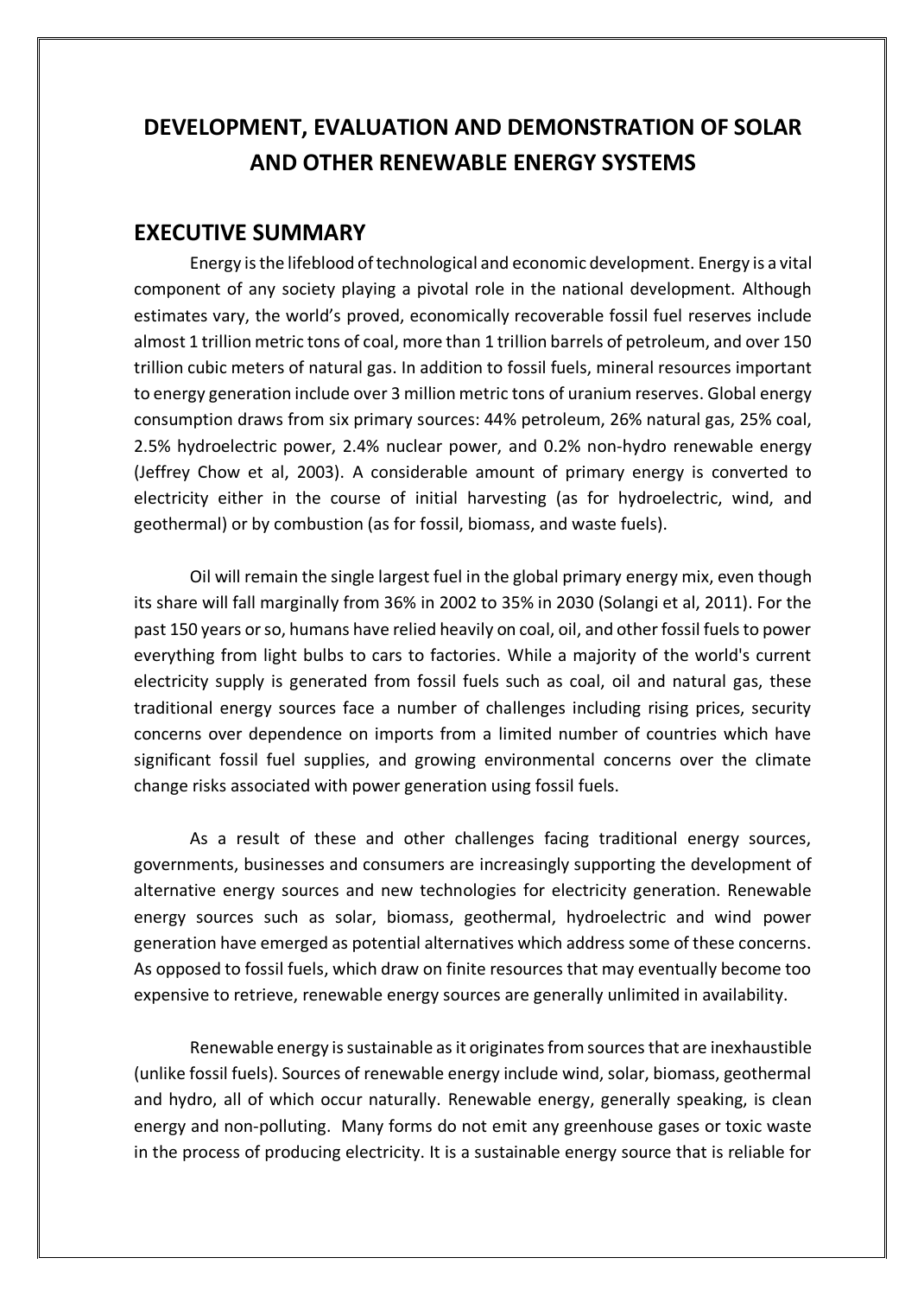the long-term. Renewable energy is cost-effective and efficient. The challenge of climate change compels many nations to set a renewable energy target. Increasingly, governments around the world are turning to renewable energy to end our dependence on fossil fuels.

For centuries, people have harnessed the energy of river currents, using dams to control water flow. Hydropower is the world's biggest source of renewable energy by far, with China, Brazil, Canada, the U.S., and Russia the leading hydropower producers. While hydropower is theoretically a clean energy source replenished by rain and snow, it also has several drawbacks.

Harnessing the wind as a source of energy started more than 7,000 years ago. Now, electricity-generating wind turbines are proliferating around the globe, and China, the U.S., and Germany are the leading wind energy producers. From 2001 to 2017, cumulative wind capacity around the world increased to more than 539,000 megawatts from 23,900 mw more than 22-fold increase (Christine Nunez, 2019).

Used for thousands of years in some countries for cooking and heating, geothermal energy is derived from the Earth's internal heat. On a large scale, underground reservoirs of steam and hot water can be tapped through wells that can go a mile deep or more to generate electricity.

Nuclear energy cannot really be termed renewable, since there is only a finite amount of uranium on this planet. The reactors also produce a by-product other than the power they generate. This is toxic harmful waste that must be stored indefinitely.

Solar energy is a renewable free source of energy that is sustainable and totally inexhaustible, unlike fossil fuels that are finite. It is also a non-polluting source of energy and it does not emit any greenhouse gases when producing electricity. Solar energy will never die of shining, since the Sun still has 6.5 billion years of life according to NASA. As the publication Renewable Energies Info estimates, the Earth's surface receives 120,000 Terawatts of solar irradiation, "which represents 20,000 times more power than the whole planet needs". As little as 18 days of solar irradiation on Earth contains as much energy as all the world's coal, oil and natural gas reserves put together. Solar radiation can satisfy our energy needs 4,000 times over (Acciona, 2020).

Solar energy can be a major source of power in the future. Its potential is 178 billion MW which is about 20,000 times the world's demand for power. Even if we can use only 5% of this energy source, it will be 50 times the demand for power in the world. Solar power generation has emerged as one of the most rapidly growing renewable sources of electricity. Solar power generation has several advantages over other forms of electricity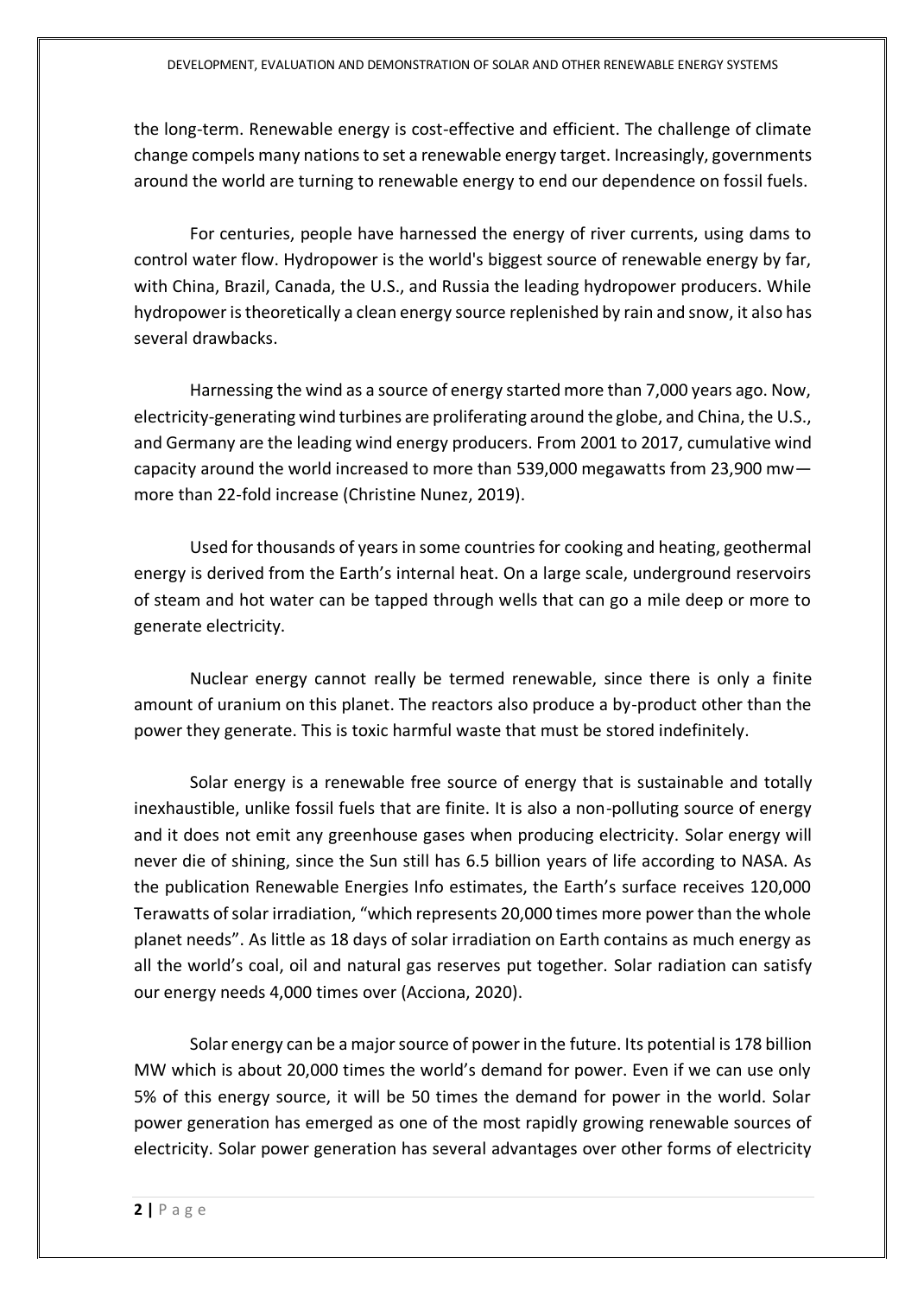generation, viz., reduced dependence on fossil fuels, environmental advantages, modularity and scalability, flexible locations, government incentives, avoids global warming, reduces energy imports, generates local wealth and jobs, contributes to sustainable development and can be applied alike for large-scale electricity generation and on a small scale in areas isolated from the network.

Karnataka receives solar radiation in the range of 5.1 to 6.4 kwh/ sq.m. during summer, 3.5 to 5.3 kwh/ sq.m. during monsoon and 3.8 to 5.9 kwh/ sq.m. during winter. Since Hyderabad Karnataka region is blessed with perennial solar energy that can help to meet the electricity shortage, it was proposed to develop/ establish, evaluate and demonstrate the technical soundness of various solar and other renewable energy systems to popularize the same among the people in the region.

Keeping this in view, the project, **"DEVELOPMENT, EVALUATION AND DEMONSTRATION OF SOLAR AND OTHER RENEWABLE ENERGY SYSTEMS"** was taken up by University of Agricultural Sciences, Raichur with Rashtriya Krishi Vikas Yojana funding. The project was implemented from 2013-14 to 2015-16. The details of the project are as under:

| 1. | <b>Title of Project</b>                                                                       | ÷                    | "DEVELOPMENT,<br><b>AND</b><br><b>EVALUATION</b><br>DEMONSTRATION OF SOLAR AND<br><b>OTHER</b><br><b>RENEWABLE ENERGY SYSTEMS"</b> |
|----|-----------------------------------------------------------------------------------------------|----------------------|------------------------------------------------------------------------------------------------------------------------------------|
| 2. | <b>Nodal</b><br>officer<br><b>Principal</b><br>and<br>Investigator                            |                      | Dr. M. Veeranagouda,<br>Dean, College of Agricultural Engineering,<br>University of Agricultural Sciences, Raichur                 |
| 3. | <b>Implementing</b><br>Institution<br>(S)<br>other<br>collaborating<br>and<br>Institution (s) |                      | Department of Farm Mechanization and Power<br>Engineering                                                                          |
| 4. | ∣of<br><b>Date</b><br>of<br>commencement<br>Project                                           | $\ddot{\phantom{a}}$ | 2013-14                                                                                                                            |
| 5. | <b>Approved date of completion</b>                                                            | $\ddot{\cdot}$       | 2015-16                                                                                                                            |
| 6. | <b>Actual date of completion</b>                                                              | $\ddot{\phantom{a}}$ | 2015-16                                                                                                                            |
| 7. | <b>Project cost</b>                                                                           |                      | Rs. 175 lakhs                                                                                                                      |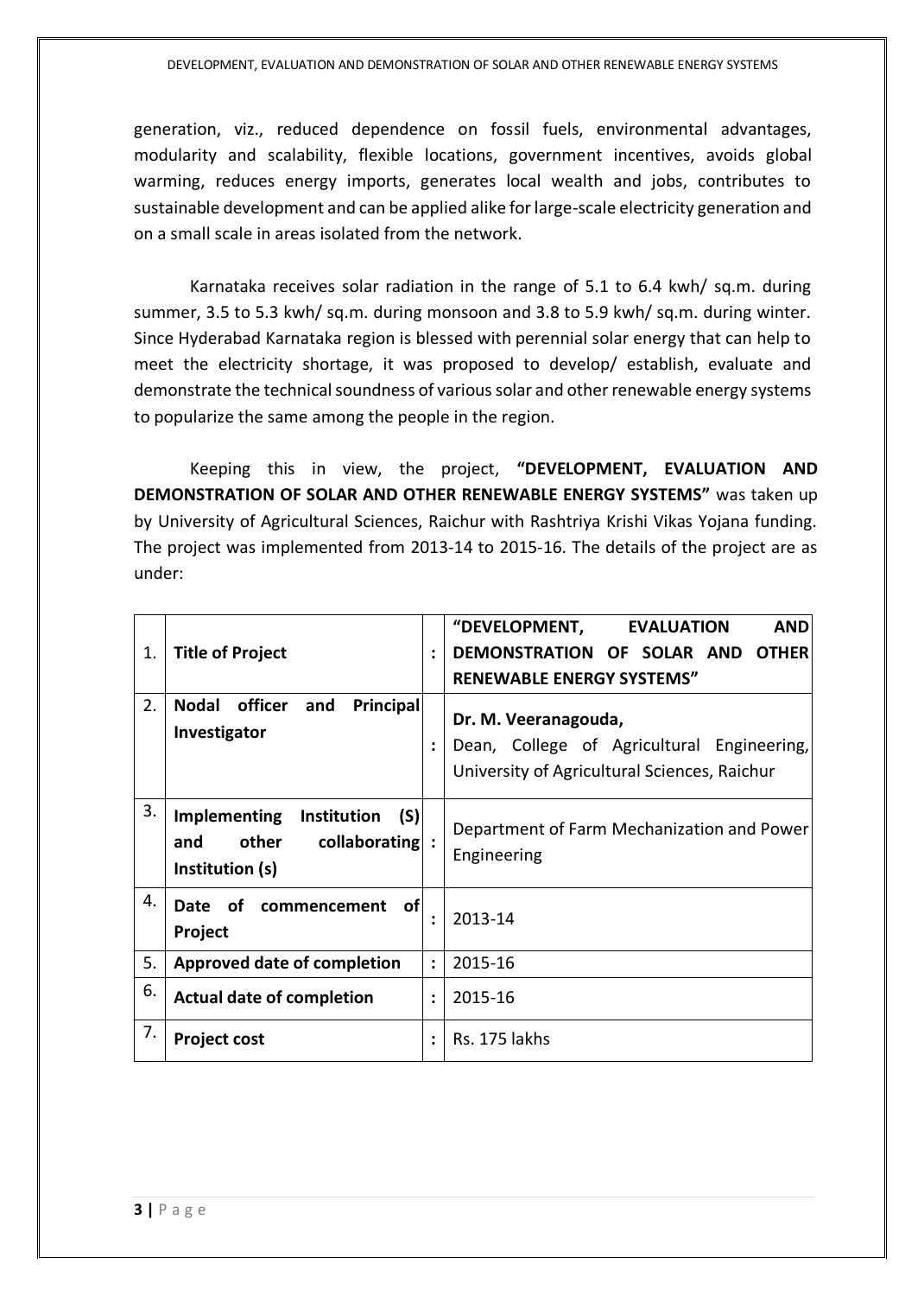The objectives of the project are as follows:

- 1. Establishment of Renewable Energy Park
- 2. Evaluation and Demonstration of Solar Pumping System
- 3. Testing and promotion of solar energy assisted cold storage unit for enhancing shelf life of horticultural produce

The focus of Evaluation is:

- i. To evaluate the usefulness of establishment of renewable energy park in demonstrating the use of various equipment powered by renewable energy sources to the farmers.
- ii. To evaluate the efficiency of solar pumping system developed in terms of energy saved.
- iii. To evaluate the impact of solar cold storage unit for storage of horticultural produce.

University of Agricultural Sciences, Raichur has established a first of its kind Renewable Energy Park. Several equipment and machinery operated by renewable energy sources are on display in the park. The equipment on display include mini multi rack solar dryer, mini multi rack solar dryer with baffle plates, high capacity multi rack dryer, forced convection solar drying system, solar tunnel dryer, solar pumping system, cookstoves, inverted downdraft gasifier wood stove, solar powered knapsack sprayer, solar powered cycle mounted sprayer, solar cooker, parabolic solar cooker, solar water heaters, wind powered water lifting pump, hybrid water pumping system. While the efforts made by the University in establishing the renewable energy park is commendable, **there is need to maintain the equipment in good working condition so that visitors get a very fair idea of the uses of renewable sources of energy. Many equipment on display were not in working condition.**

While the University has established the Renewable Energy Park, systematic programmes to enlighten the farmers, students and general public about the equipment on display have not been chalked out. Description of each equipment and its performance efficiency should be displayed in front of each equipment in local language as well as in English. Well trained guides should be available to escort the visitors and explain the equipment and other details. Sufficient publicity should be given about the Renewable Energy Park. The experience of Vishwesvaraya Industrial and Technological Museum, Bengaluru is worth emulating.

With regard to the solar pumping system, studies regarding the efficiency of solar pumping units at different heads of pumping may be conducted. It is generally believed that solar pumps are not efficient in pumping water from greater depths. Experiments done at Visvesvaraya National Institute of Technology, NAGPUR, INDIA have revealed that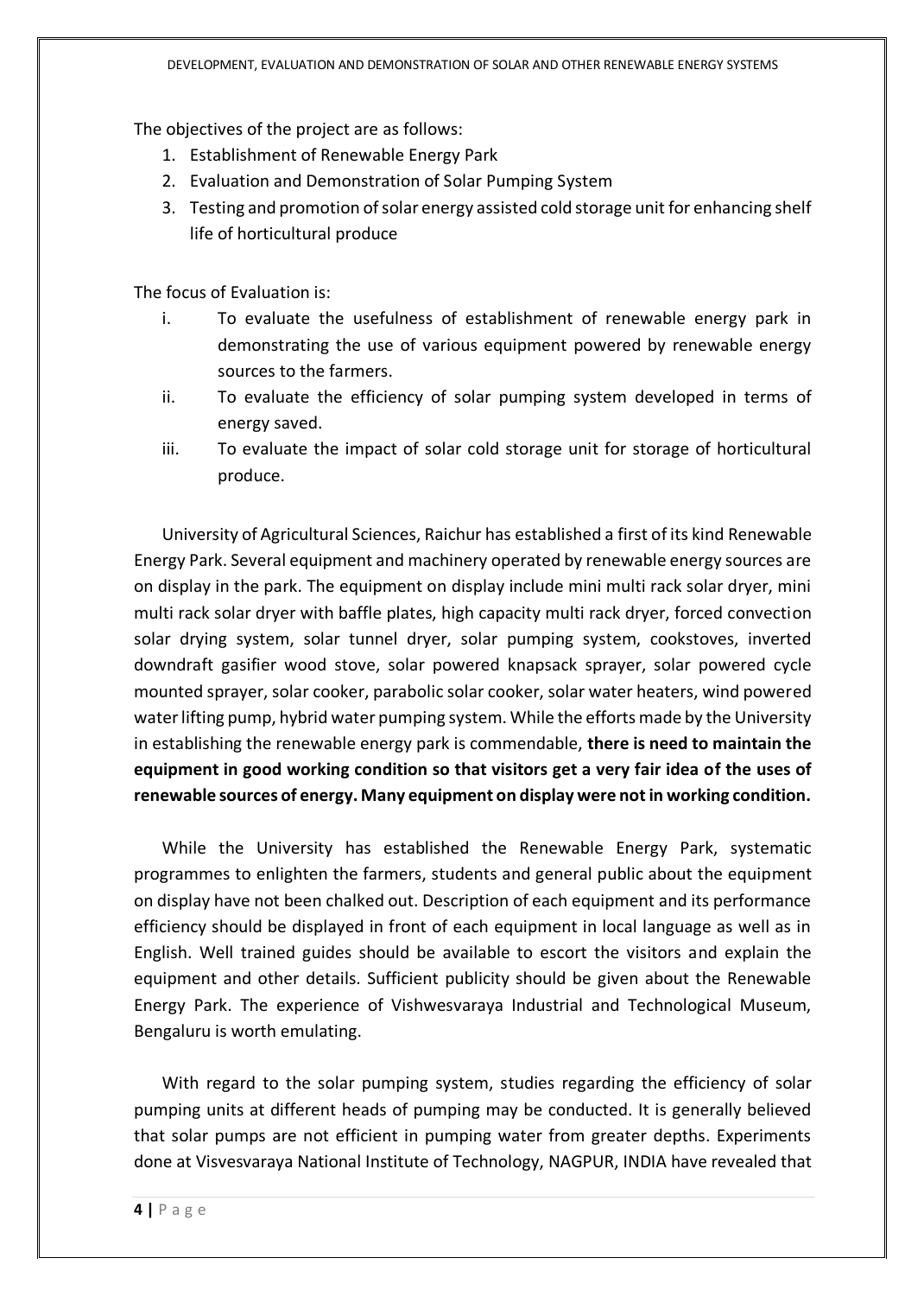the discharge of water decreases as the head of pumping increases. However, with increase in solar radiation intensity the curve shifts upwards giving more discharge at the respective head (Arunendra Kumar Tiwari et al., 2015). Hence, it will be necessary to choose suitable pumping system depending on the depth of pumping.

The studies with solar assisted mini cold storage unit have revealed that they could be utilized for storing the horticultural produce. The results obtained by storing tomato in the cold storage unit revealed that the minimum and the maximum solar intensities were 340  $Wm<sup>-2</sup>$  and 630 Wm<sup>-2</sup> with the panel efficiency of 79.95 % and 43.81 % on a clear sunny day during summer. In fruits stored at 5 °C, 90 % RH pH value, TSS value of fruits, microbial activity and colour loss was less, the fruits retained firmness longer.

#### **REFLECTIONS AND CONCLUSIONS**

- 1. While the efforts made by the University in establishing the renewable energy park is commendable, there is need to maintain the equipment in good working condition so that visitors get a very fair idea of the uses of renewable sources of energy. Many equipment on display were not in working condition.
- 2. While the University has established the Renewable Energy Park, systematic programmes to enlighten the farmers, students and general public about the equipment on display have not been chalked out.
- 3. Description of each equipment and its performance efficiency should be displayed in front of each equipment in local language as well as in English. Well trained guides should be available to escort the visitors and explain the equipment and other details. Sufficient publicity should be given about the Renewable Energy Park. The experience of Vishwesvaraya Industrial and Technological Museum, Bengaluru is worth emulating.
- 4. With regard to the solar pumping system, studies regarding the efficiency of solar pumping units at different heads of pumping may be conducted to choose suitable pumping system depending on the depth of pumping.
- 5. Technical bulletin and publication have been brought out on the various uses of renewable sources of energy. There is need to organize field visits, training programmes and demonstration trainings involving farmers after giving wide publicity.
- 6. The economics of operation of equipment using renewable sources of energy need to be done systematically to establish their viability vis a vis traditional equipment.
- 7. There is need to commercialise manufacture of proven equipment under PPP model. Patents may be taken for the equipment designed and developed by the University.
- 8. There is need to maintain the equipment on display in the Renewable Energy Park in good working condition.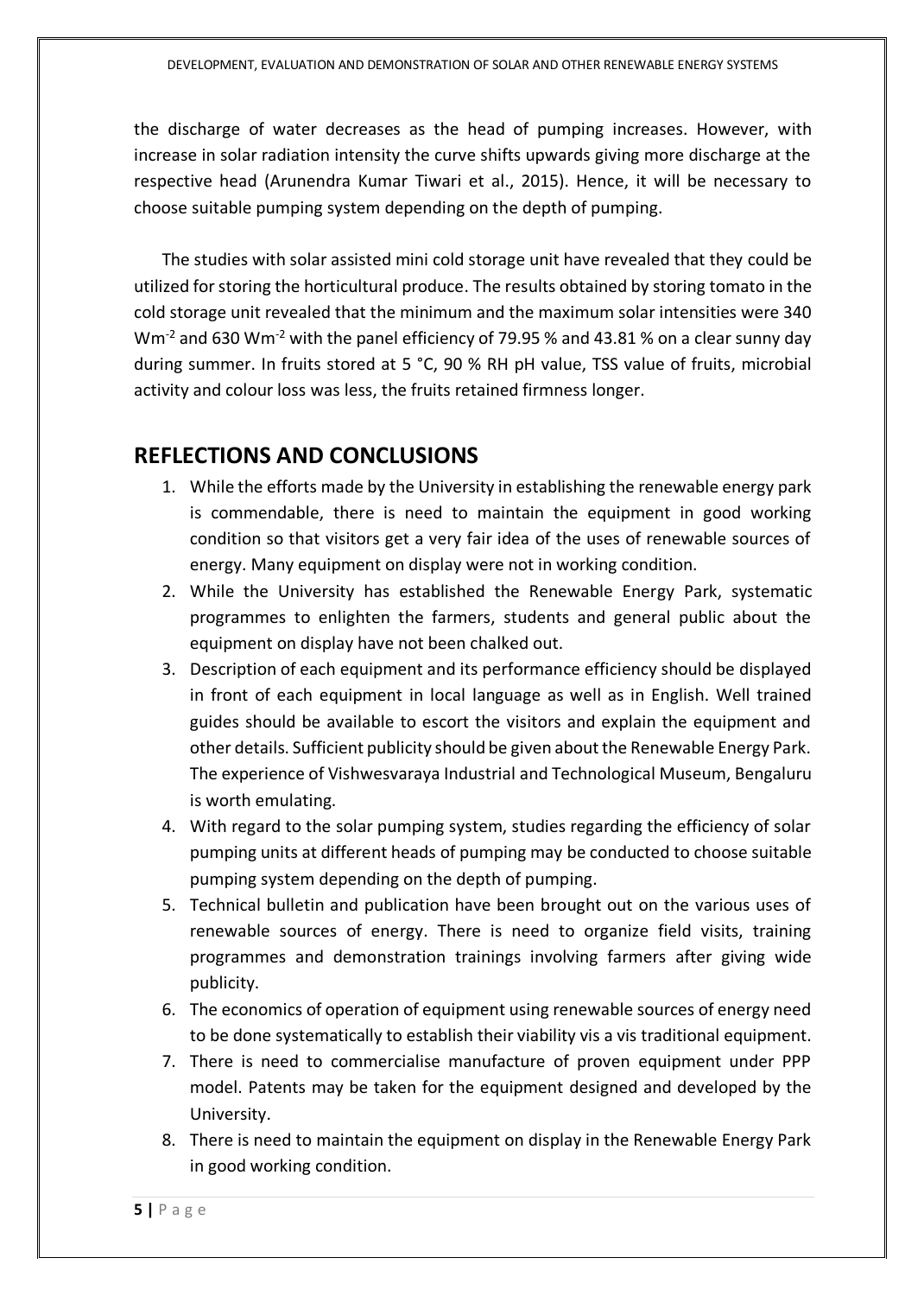### **ACTION POINTS**

- 1. There is need for quantification of solar energy available for utilization in the region and its duration.
- 2. The solar pumping systems have failed in the State due free power available to farmers for emergising their traditional water pumps. However, this is a challenge to Agricultural Universities and there is need to develop a policy by converging the line departments on the benefits of solar energy and ecology and climate.
- 3. The economics of solar powered cold storage needs to be worked out besides total volume of storage needed in the region may be worked out with its economics.
- 4. There is greater scope of convergence of other line departments and focus on PPP model needs to be explored.
- 5. The wind energy turbines established by private sector needs to be evaluated in terms of their impact on climatic factors more so on aridity and soil moisture and impact on crop growth and yield in and around wind mills.
- 6. Human resources training on solar gadgets developed/ evaluated needs to be strengthened.
- 7. While the University has established the Renewable Energy Park, systematic programmes to enlighten the farmers, students and general public about the equipment on display have not been chalked out.
- 8. Description of each equipment and its performance efficiency should be displayed in front of each equipment in local language as well as in English. Well trained guides should be available to escort the visitors and explain the equipment and other details. Sufficient publicity should be given about the Renewable Energy Park. The experience of Vishwesvaraya Industrial and Technological Museum, Bengaluru is worth emulating.
- 9. Technical bulletin and publication have been brought out on the various uses of renewable sources of energy. There is need to organize field visits, training programmes and demonstration trainings involving farmers after giving wide publicity through mass media (TV, Radio and newspapers).
- 10. There is need to commercialize manufacture of proven equipment under PPP model. Patents may be taken for the equipment designed and developed by the University.
- 11. Utilization of photovoltaic energy application in agricultural greenhouses for and water pumping.
- 12. Solar PV operated water lifting / pumping system.
- 13. Solar based processing of agricultural produces.
- 14. Establishment of Testing center for Solar Photovoltaic Water Pumping System and other solar gadgets as per MNRE (MINISTRY OF NEW AND RENEWABLE ENERGY) Guidelines.